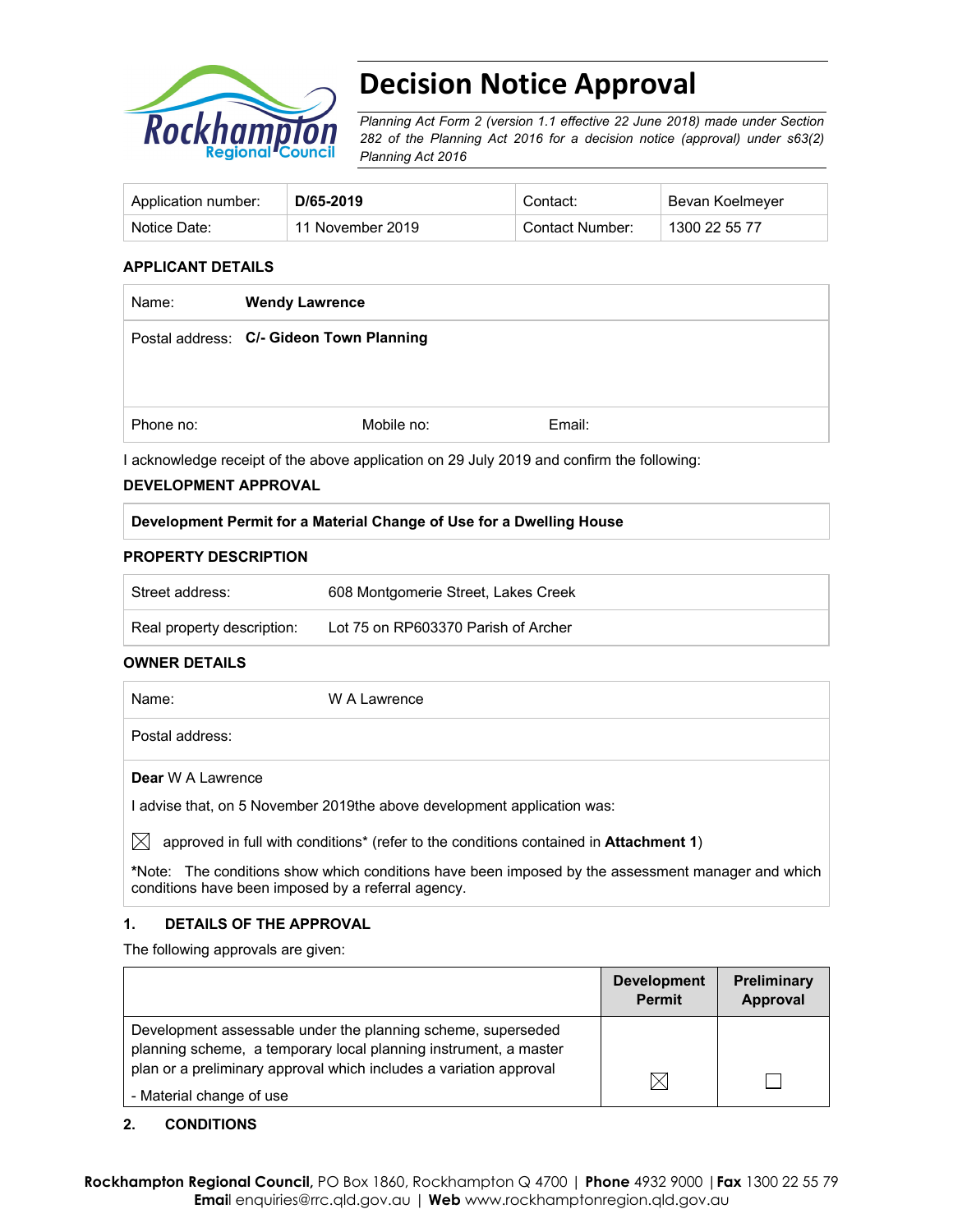This approval is subject to the conditions in Attachment 1.

#### **3. FURTHER DEVELOPMENT PERMITS REQUIRED**

Please be advised that the following development permits are required to be obtained before the development can be carried out:

| Type of development permit required | Subject of the required development permit |
|-------------------------------------|--------------------------------------------|
| <b>Operational Works</b>            | Access Works                               |
| <b>Building Works</b>               |                                            |
| Plumbing and Drainage Works         |                                            |

# **4. REFERRAL AGENCIES Nil**

#### **5. THE APPROVED PLANS**

**The approved development must be completed and maintained generally in accordance with the approved drawings and documents:** 

| Drawing/report title       | <b>Prepared by</b> | Date           | Reference number    | <b>Revision/Issue</b>    |
|----------------------------|--------------------|----------------|---------------------|--------------------------|
| Cover Page                 | Plan a Building    | 8 January 2019 | 19.01, Sheet 1 of 5 | $\overline{\phantom{a}}$ |
| Ground Floor Plan          | Plan a Building    | 8 January 2019 | 19.01, Sheet 2 of 5 | ۰                        |
| Storage Loft Floor<br>Plan | Plan a Building    | 8 January 2019 | 19.01, Sheet 3 of 5 |                          |
| Elevations                 | Plan a Building    | 8 January 2019 | 19.01, Sheet 4 of 5 | $\overline{\phantom{a}}$ |
| Site Plan                  | Plan a Building    | 8 January 2019 | 19.01, Sheet 5 of 5 | $\blacksquare$           |

# **6. CURRENCY PERIOD FOR THE APPROVAL (s.85 of the** *Planning Act***)**

The standard currency periods stated in section 85 of *Planning Act 2016* apply to each aspect of development in this approval, if not stated in the conditions of approval attached.

# **7. STATEMENT OF REASONS**

| Description of the<br>development     | The proposed development is for a Material Change of Use for a Dwelling House |                                                                                                                                                                                                                                                                                                                                                           |  |  |
|---------------------------------------|-------------------------------------------------------------------------------|-----------------------------------------------------------------------------------------------------------------------------------------------------------------------------------------------------------------------------------------------------------------------------------------------------------------------------------------------------------|--|--|
| <b>Reasons for</b><br><b>Decision</b> | a)                                                                            | The Dwelling House is not anticipated to compromise the existing or future<br>development of established industrial uses in the surrounding area;                                                                                                                                                                                                         |  |  |
|                                       | b)                                                                            | The health, amenity and well-being of residents of the Dwelling House are<br>not anticipated to be adversely impacted by air, noise or odour emissions<br>from established industrial uses in the surrounding area;                                                                                                                                       |  |  |
|                                       | C)                                                                            | The proposed use does not compromise the strategic framework in the<br>Rockhampton Region Planning Scheme 2015;                                                                                                                                                                                                                                           |  |  |
|                                       | d)                                                                            | Assessment of the development against the relevant zone purpose, planning<br>scheme codes and planning scheme policies demonstrates that the<br>proposed development will not cause significant adverse impacts on the<br>surrounding natural environment, built environment and infrastructure,<br>community facilities, or local character and amenity; |  |  |
|                                       | e)                                                                            | The proposed development does not compromise the relevant State<br>Planning Policy; and                                                                                                                                                                                                                                                                   |  |  |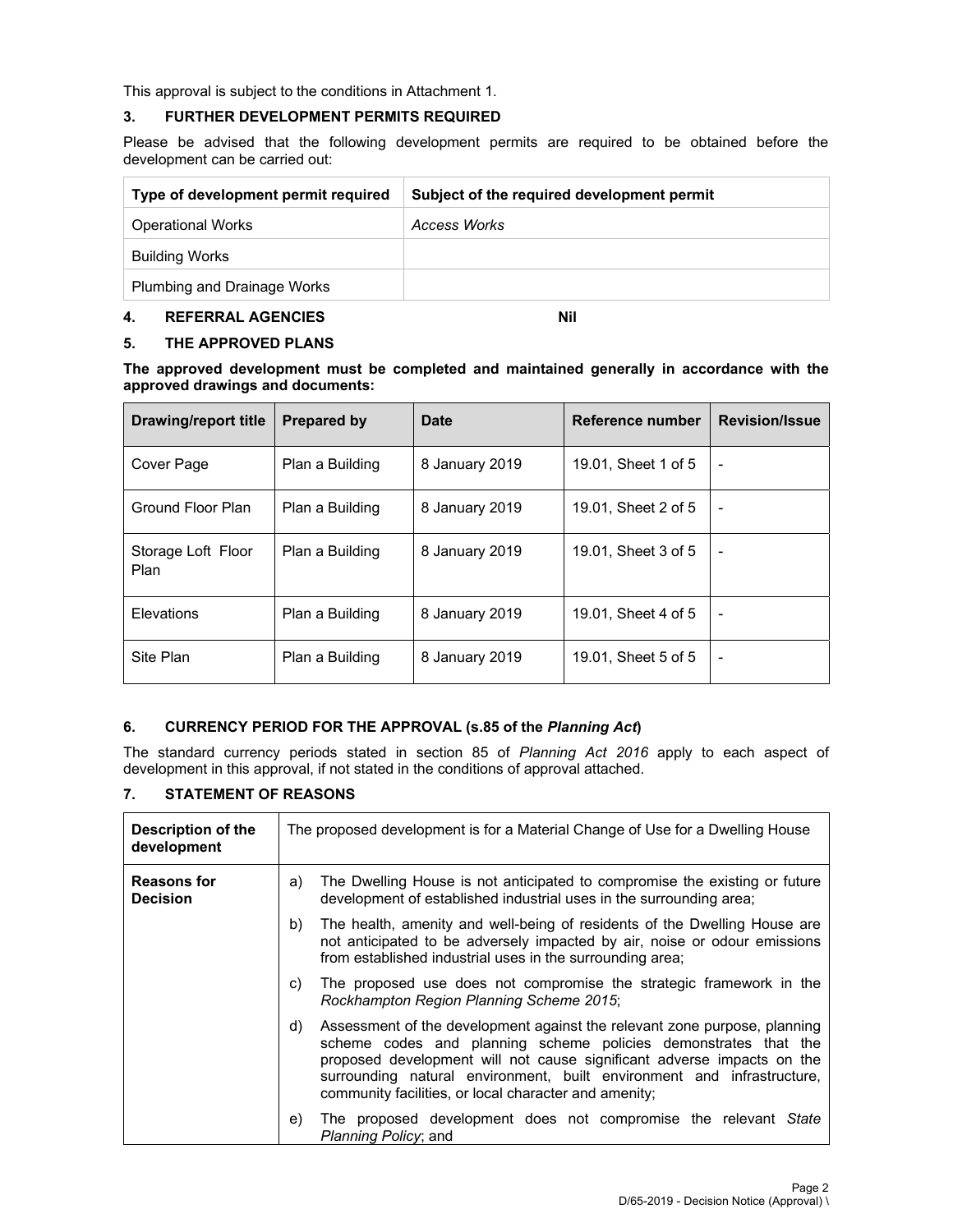|                                                    | f)<br>benchmarks.                                                                                                                                                                                                                                                                                                                                      | On balance, the application should be approved because the circumstances<br>favour Council exercising its discretion to approve the application even<br>though the development does not comply with an aspect of the assessment |  |
|----------------------------------------------------|--------------------------------------------------------------------------------------------------------------------------------------------------------------------------------------------------------------------------------------------------------------------------------------------------------------------------------------------------------|---------------------------------------------------------------------------------------------------------------------------------------------------------------------------------------------------------------------------------|--|
| Assessment<br><b>Benchmarks</b>                    | benchmarks:                                                                                                                                                                                                                                                                                                                                            | The proposed development was assessed against the following assessment                                                                                                                                                          |  |
|                                                    | Rural residential zone code;                                                                                                                                                                                                                                                                                                                           |                                                                                                                                                                                                                                 |  |
|                                                    |                                                                                                                                                                                                                                                                                                                                                        | Access, parking and transport code;                                                                                                                                                                                             |  |
|                                                    | Stormwater management code;                                                                                                                                                                                                                                                                                                                            |                                                                                                                                                                                                                                 |  |
|                                                    | Water and sewer code.                                                                                                                                                                                                                                                                                                                                  |                                                                                                                                                                                                                                 |  |
|                                                    | Landscape code; and                                                                                                                                                                                                                                                                                                                                    |                                                                                                                                                                                                                                 |  |
|                                                    | Waste management code.                                                                                                                                                                                                                                                                                                                                 |                                                                                                                                                                                                                                 |  |
|                                                    | Airport environs overlay code;<br>٠                                                                                                                                                                                                                                                                                                                    |                                                                                                                                                                                                                                 |  |
|                                                    | Bushfire hazard overlay code;                                                                                                                                                                                                                                                                                                                          |                                                                                                                                                                                                                                 |  |
|                                                    |                                                                                                                                                                                                                                                                                                                                                        | Special management area overlay code; and                                                                                                                                                                                       |  |
|                                                    | Steep land overlay code.                                                                                                                                                                                                                                                                                                                               |                                                                                                                                                                                                                                 |  |
| <b>Compliance with</b><br>assessment<br>benchmarks | The development was assessed against all of the assessment benchmarks listed<br>above and complies with all of these with the exception listed below.                                                                                                                                                                                                  |                                                                                                                                                                                                                                 |  |
|                                                    | <b>Assessment</b><br><b>Benchmark</b>                                                                                                                                                                                                                                                                                                                  | Reasons for the approval despite non-compliance<br>with benchmark                                                                                                                                                               |  |
|                                                    | The Dwelling House is not anticipated to compromise<br>Special management<br>area overlay code<br>the existing or future development of the established<br>industrial<br>uses. Furthermore, residents<br>anticipated to be exposed to air, light, noise and odour<br>emissions which may detrimentally impact their health,<br>well-being and amenity. |                                                                                                                                                                                                                                 |  |
| <b>Matters prescribed</b>                          | The State Planning Policy - Part E;<br>(i)                                                                                                                                                                                                                                                                                                             |                                                                                                                                                                                                                                 |  |
| by regulation                                      | (ii)                                                                                                                                                                                                                                                                                                                                                   | The Central Queensland Regional Plan;                                                                                                                                                                                           |  |
|                                                    | (iii) The Rockhampton Region Planning Scheme 2015;                                                                                                                                                                                                                                                                                                     |                                                                                                                                                                                                                                 |  |
|                                                    | (iv) Surrounding use of adjacent premises in terms of commensurate and<br>consistent development form; and                                                                                                                                                                                                                                             |                                                                                                                                                                                                                                 |  |
|                                                    | (V)                                                                                                                                                                                                                                                                                                                                                    | The common material, being the material submitted with the application.                                                                                                                                                         |  |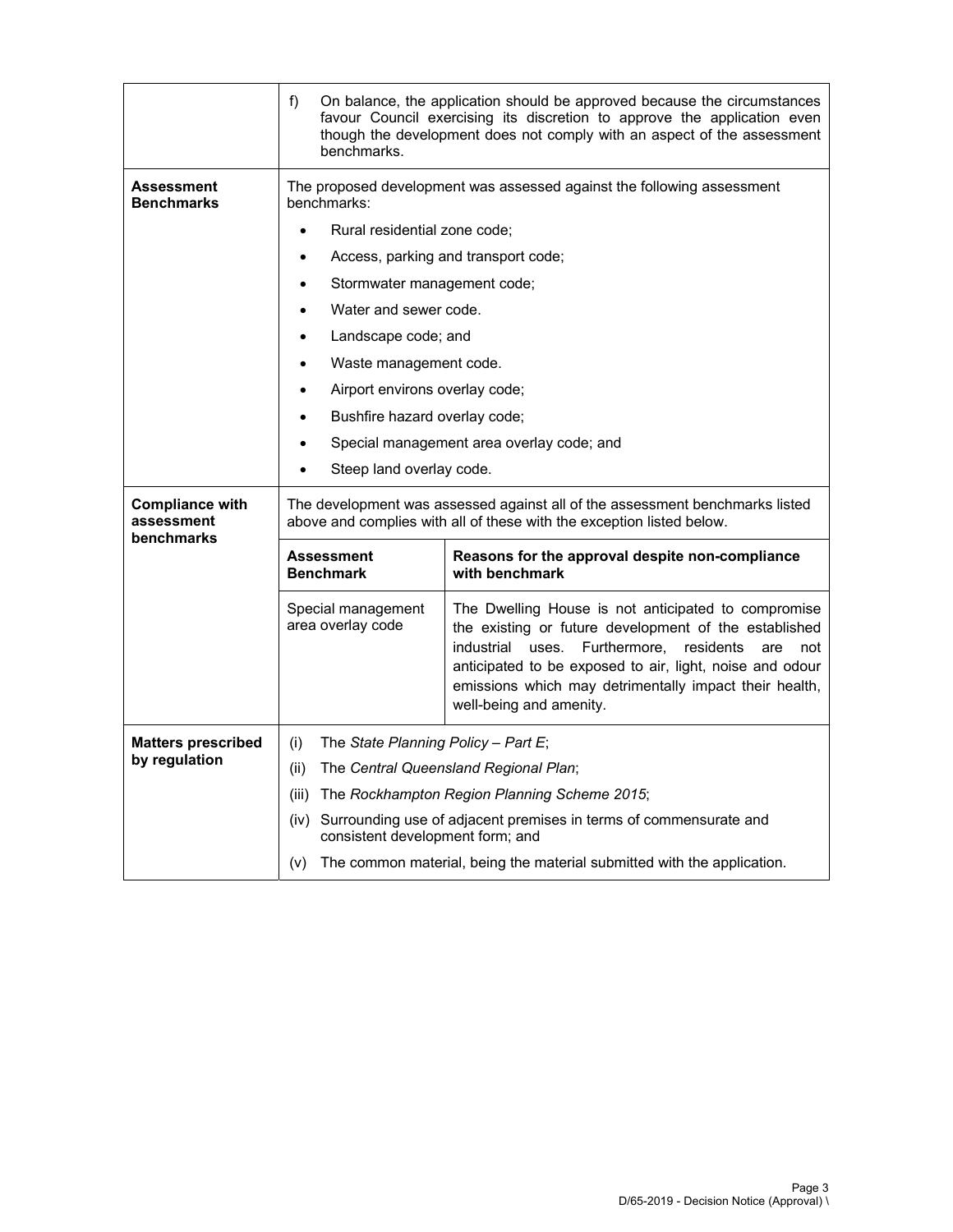#### **8. APPEAL RIGHTS**

The rights of an applicant to appeal to a tribunal or the Planning and Environment Court against a decision about a development application are set out in chapter 6, part 1 of the *Planning Act 2016*. There may also be a right to make an application for a declaration by a tribunal (see chapter 6, part 2 of the *Planning Act 2016).*

#### *Appeal by an applicant*

An applicant for a development application may appeal to the Planning and Environment Court against the following:

- the refusal of all or part of the development application
- a provision of the development approval
- the decision to give a preliminary approval when a development permit was applied for
- a deemed refusal of the development application.

An applicant may also have a right to appeal to the Development tribunal. For more information, see schedule 1 of the *Planning Act 2016*.

The timeframes for starting an appeal in the Planning and Environment Court are set out in section 229 of the *Planning Act 2016*.

**Attachment 2** is an extract from the *Planning Act 2016* that sets out the applicant's appeal rights and the appeal rights of a submitter.

#### **9. WHEN THE DEVELOPMENT APPROVAL TAKES EFFECT**

This development approval takes effect:

From the time the decision notice is given – if there is no submitter and the applicant does not appeal the decision to the court.

Or

- When the submitter's appeal period ends – if there is a submitter and the applicant does not appeal the decision to the court.

Or

Subject to the decision of the court, when the appeal is finally decided  $-$  if an appeal is made to the court.

#### **10. ASSESSMENT MANAGER**

| Name: | Tarnya Fitzgibbon<br><b>COORDINATOR</b><br><b>DEVELOPMENT ASSESSMENT</b> | Signature: | Date: 11 November 2019 |
|-------|--------------------------------------------------------------------------|------------|------------------------|
|       |                                                                          |            |                        |

#### **Attachment 1 – Conditions of the approval**

*Part 1* **–** *Conditions imposed by the assessment manager [Note: where a condition is imposed about infrastructure under Chapter 4 of the Planning Act 2016, the relevant provision of the Act under which this condition was imposed must be specified.]*

#### **Attachment 2—Extract on appeal rights**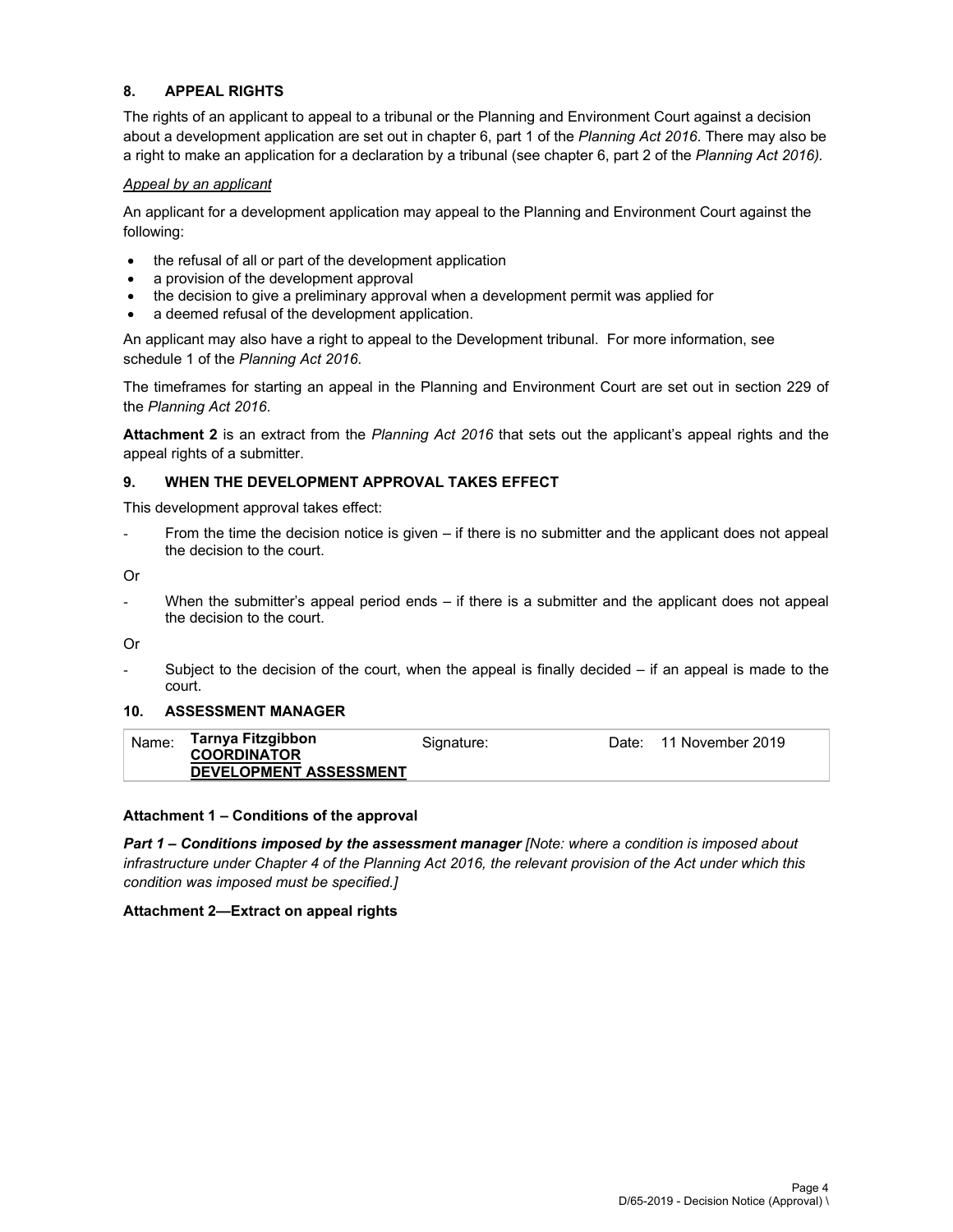

# **Attachment 1 – Part 1 Rockhampton Regional Council Conditions**

*Planning Act 2016* 

# 1.0 ADMINISTRATION

- 1.1 The Developer and their employee, agent, contractor or invitee is responsible for ensuring compliance with the conditions of this development approval.
- 1.2 Where these Conditions refer to "Council" in relation to requiring Council to approve or to be satisfied as to any matter, or conferring on the Council a function, power or discretion, that role may be fulfilled in whole or in part by a delegate appointed for that purpose by the Council.
- 1.3 All conditions, works, or requirements of this development approval must be undertaken, completed, and be accompanied by a Compliance Certificate for any Operational Works required by this development approval:
	- 1.3.1 to Council's satisfaction;
	- 1.3.2 at no cost to Council; and
	- 1.3.3 prior to the commencement of the use,

unless otherwise stated.

- 1.4 Infrastructure requirements of this development approval must be contributed to the relevant authorities, where applicable, at no cost to Council, prior to the commencement of the use, unless otherwise stated.
- 1.5 The following further Development Permits must be obtained prior to the commencement of any works associated with their purposes:
	- 1.5.1 Operational Works:
		- (i) Access Works.
	- 1.5.2 Plumbing and Drainage Works; and
	- 1.5.3 Building Works.
- 1.6 All Development Permits for Operational Works and Plumbing and Drainage Works must be obtained prior to the issue of a Development Permit for Building Works.
- 1.7 All works must be designed, constructed and maintained in accordance with the relevant Council policies, guidelines and standards, unless otherwise stated.
- 1.8 All engineering drawings/specifications, design and construction works must be in accordance with the requirements of the relevant *Australian Standards* and must be approved, supervised and certified by a Registered Professional Engineer of Queensland.
- 1.9 All conditions, works, or requirements of this development approval relating to the existing non-compliant Dwelling House must be undertaken and completed by obtaining the Development Permits:
	- 1.9.1 to Council's satisfaction;
	- 1.9.2 at no cost to Council; and
	- 1.9.3 by lodging the applications within three (3) months of the date of this development approval, and completion of the works within six (6) months from date of the approval of those works,

unless otherwise stated.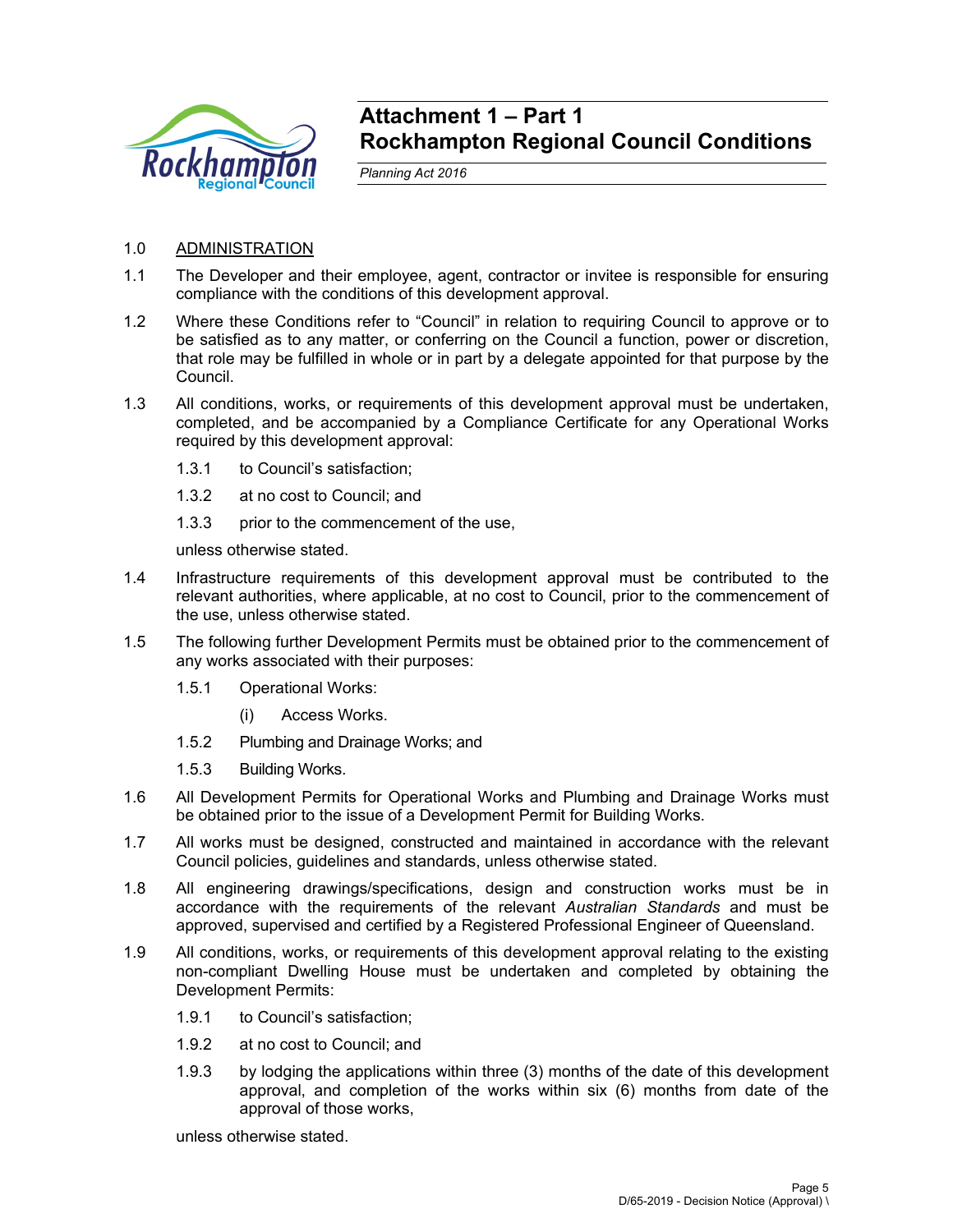# 2.0 APPROVED PLANS AND DOCUMENTS

2.1 The approved development must be completed and maintained generally in accordance with the approved plans and documents, except where amended by any condition of this development approval:

| Drawing/report<br>title    | <b>Prepared by</b> | <b>Date</b>    | <b>Reference</b><br>number | <b>Revision/Issue</b> |
|----------------------------|--------------------|----------------|----------------------------|-----------------------|
| Cover Page                 | Plan a Building    | 8 January 2019 | 19.01, Sheet 1<br>of 5     |                       |
| Ground Floor<br>Plan       | Plan a Building    | 8 January 2019 | 19.01, Sheet 2<br>of 5     |                       |
| Storage Loft<br>Floor Plan | Plan a Building    | 8 January 2019 | 19.01, Sheet 3<br>of 5     |                       |
| Elevations                 | Plan a Building    | 8 January 2019 | 19.01, Sheet 4<br>of 5     |                       |
| Site Plan                  | Plan a Building    | 8 January 2019 | 19.01, Sheet 5<br>of 5     |                       |

- 2.2 Where there is any conflict between the conditions of this development approval and the details shown on the approved plans and documents, the conditions of this development approval must prevail.
- 2.3 Where conditions require the above plans or documents to be amended, the revised document(s) must be submitted for approval by Council prior to the commencement of the use or prior to the submission of an application for a Development Permit for Operational Works or Building Works, whichever is the earlier.

# 3.0 ACCESS WORKS

3.1 A Development Permit for Operational Works (access works) must be obtained prior to the commencement of any access works on the development site.

Note: It is advised that a Works in Road Reserve Permit (including a fee for the vehicle crossover and compliant with Standard *Capricorn Municipal Development Guidelines, Standard* Drawings) may be accepted in place of the application for a Development Permit for Operational Works (access works).

3.2 The existing access from Montgomerie Street to the development must be upgraded. All access works must comply with the requirements of the *Capricorn Municipal Development Guidelines* and *Australian Standard AS2890 "Parking facilities"*.

# 4.0 PLUMBING AND DRAINAGE WORKS

- 4.1 All internal plumbing and drainage works must be designed and constructed in accordance with the approved plans (refer to condition 2.1), *Capricorn Municipal Development Guidelines*, *Water Supply (Safety and Reliability) Act 2008, Plumbing and Drainage Act 2018*, and Council's Plumbing and Drainage Policies.
- 4.2 The development must be connected to Council's reticulated water network.
- 4.3 The existing water connection point(s) must be retained, and upgraded if necessary, to service the development.
- 4.4 On-site sewerage treatment and disposal must be provided in accordance with the *Queensland Plumbing and Wastewater Code* and Council's Plumbing and Drainage Policies.
- 4.5 Structures must not be located within the on-site sewerage treatment and disposal area or conflict with the separation distances, in accordance with the *Queensland Plumbing and Wastewater Code*.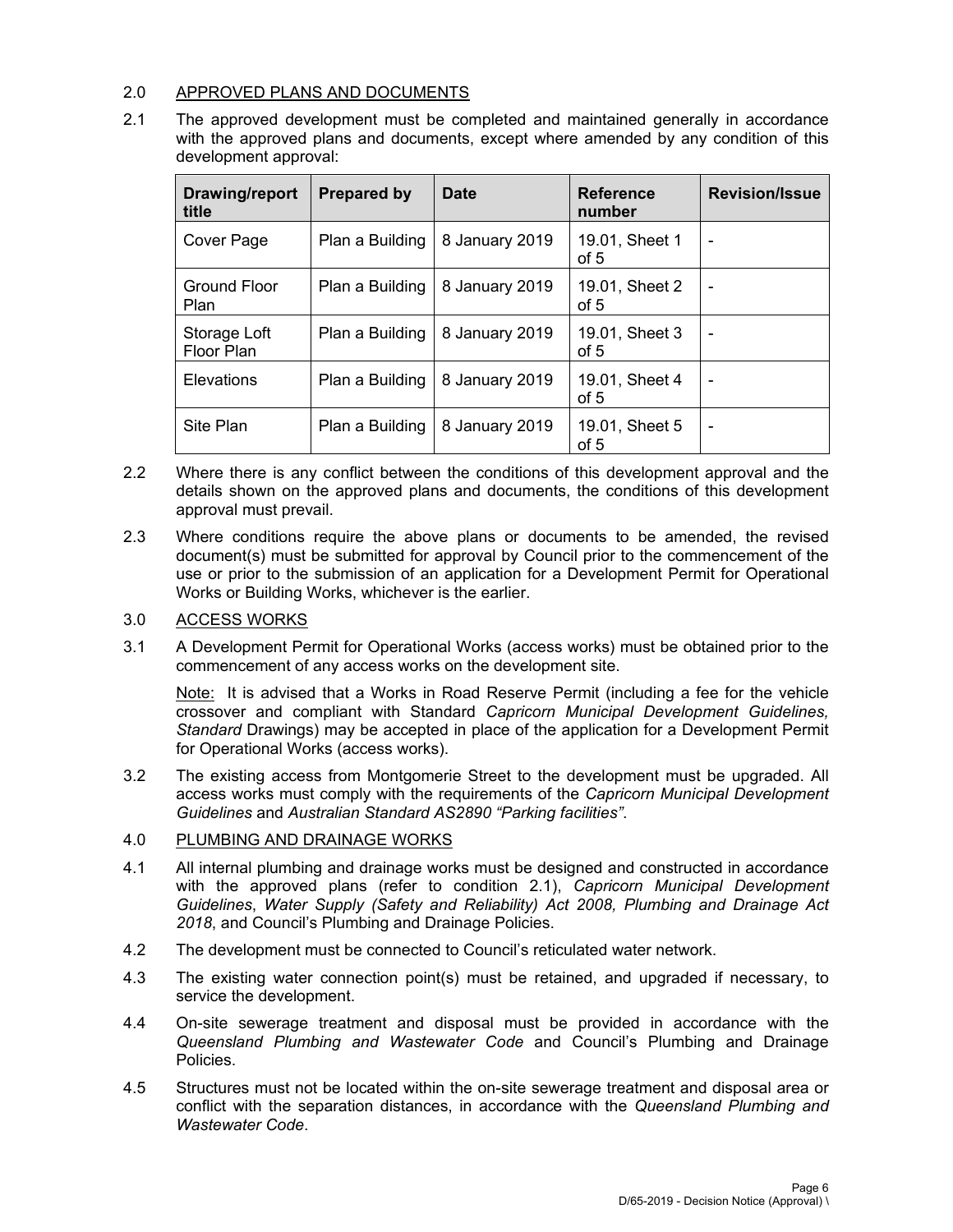#### 5.0 ROOF AND ALLOTMENT DRAINAGE WORKS

5.1 All roof and allotment runoff from the development must be directed to a lawful point of discharge and must not restrict, impair or change the natural flow of runoff water or cause a nuisance to surrounding land or infrastructure.

# 6.0 ELECTRICITY AND TELECOMMUNICATIONS

6.1 Electricity and telecommunications services must be provided to the development in accordance with the standards and requirements of the relevant service providers.

# 7.0 ASSET MANAGEMENT

- 7.1 Any alteration necessary to electricity, telephone, water mains, sewerage mains, and/or public utility installations resulting from the development or in connection with the development, must be undertaken and completed at no cost to Council.
- 7.2 Any damage to existing stormwater, water supply and sewerage infrastructure, kerb and channel, pathway or roadway (including removal of concrete slurry from public land and Council infrastructure), that occurs while any works are being carried out in association with this development approval must be repaired at full cost to the developer. This includes the reinstatement of any existing traffic signs or pavement markings that may have been removed or damaged.

# ADVISORY NOTES

# NOTE 1. Aboriginal Cultural Heritage

It is advised that under section 23 of the *Aboriginal Cultural Heritage Act 2003*, a person who carries out an activity must take all reasonable and practicable measures to ensure the activity does not harm Aboriginal cultural heritage (the "cultural heritage duty of care"). Maximum penalties for breaching the duty of care are listed in the Aboriginal cultural heritage legislation. The information on Aboriginal cultural heritage is available on the Department of Aboriginal and Torres Strait Islander and Partnerships website: www.datsip.qld.gov.au.

#### NOTE 2. General Environmental Duty

General environmental duty under the *Environmental Protection Act 1994* prohibits unlawful environmental nuisance caused by noise, aerosols, particles, dust, ash, fumes, light, odour or smoke beyond the boundaries of the development site during all stages of the development including earthworks, construction and operation.

# NOTE 3. General Safety Of Public During Construction

The *Work Health and Safety Act 2011* and *Manual of Uniform Traffic Control Devices* must be complied with in carrying out any construction works, and to ensure safe traffic control and safe public access in respect of works being constructed on a road.

# NOTE 4. Property Note (Audit of conditions)

An inspection of the property to ascertain compliance with conditions will be undertaken three (3) months after the approval takes effect. If the works are completed prior to this time please contact Council for an earlier inspection. A property note to this effect will be placed on Council's records.

#### NOTE 5. Noise and Odour

The lot the subject of this development approval is located within a Special Management Area. This area is expressly identified as being impacted by lawful nonresidential uses. In commencing a residential use within the area, the owner(s) acknowledges and accepts that the use will be potentially impacted by emissions from the lawful non-residential uses.

It is the responsibility of the property owner(s) to take all measures necessary to ensure that the proposed dwelling is developed and maintained in such a way as to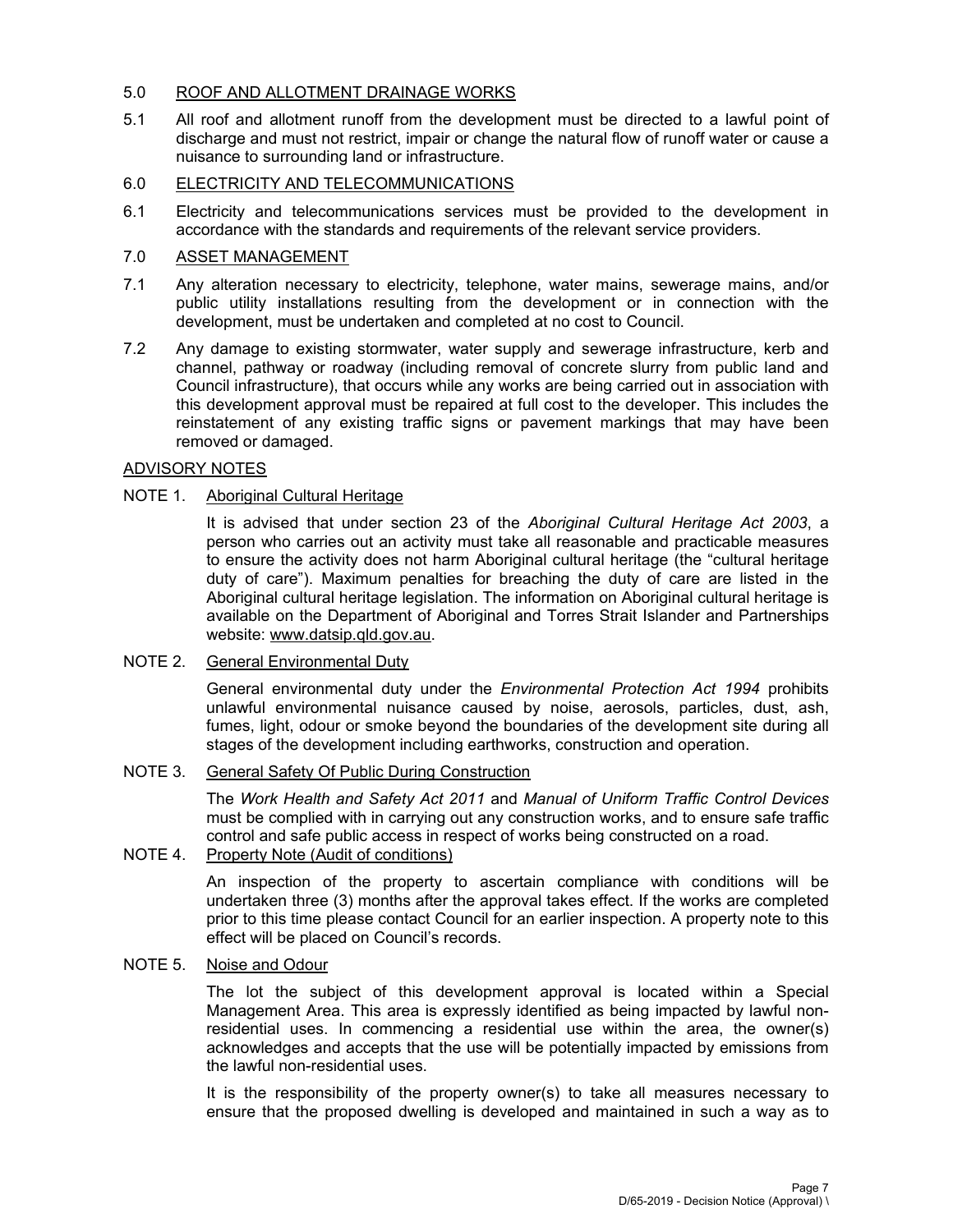mitigate odour and noise impacts from the surrounding lawful non-residential uses. These measures must be undertaken at the expense of the property owner(s).

# NOTE 6. Infrastructure Charges Notice

Council has resolved not to issue an Infrastructure Charges Notice for this development because the new infrastructure charges arising from the development are less than or equal to the credits applicable for the new development.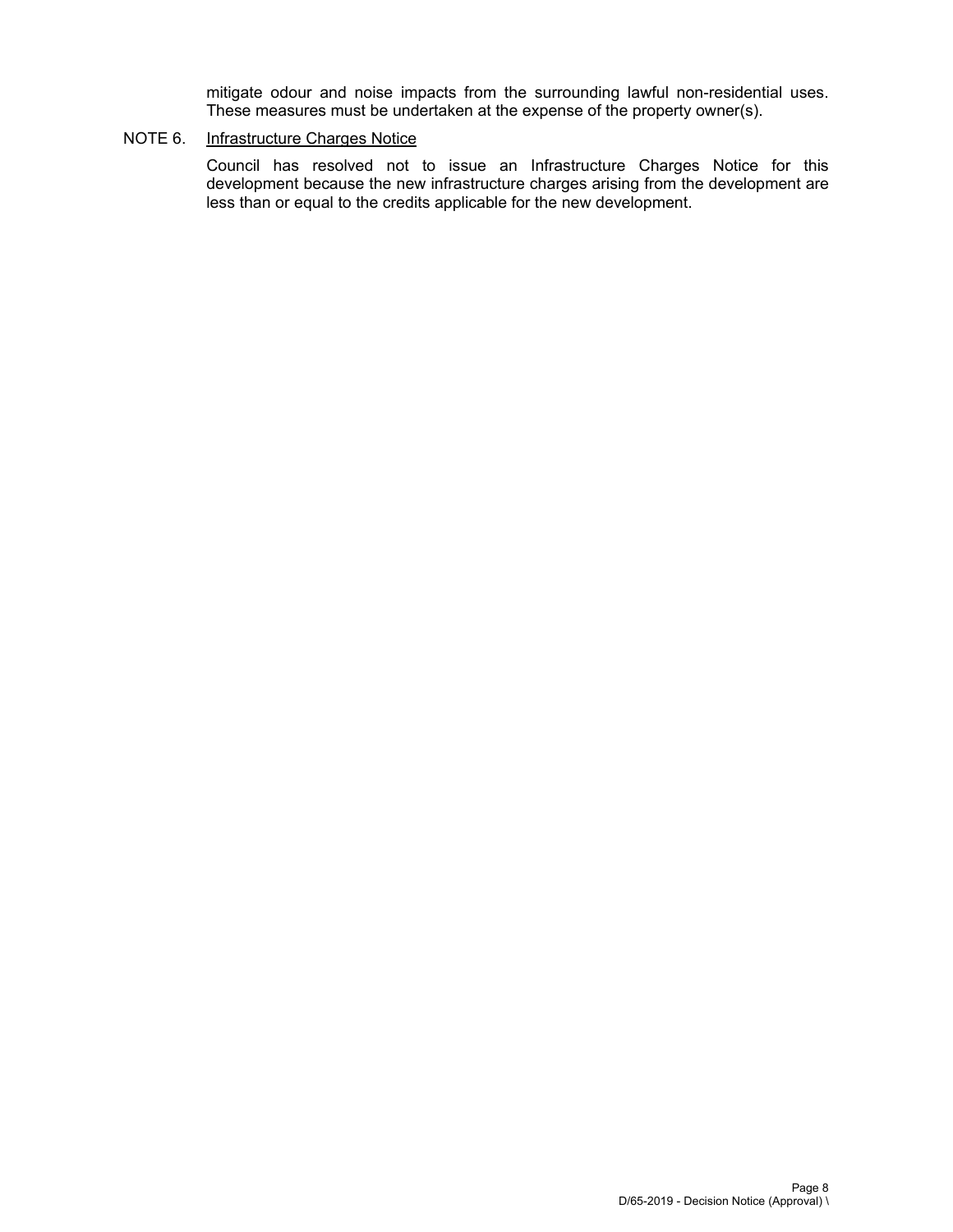

# **Attachment 2 - Appeal Rights**

*PLANNING ACT 2016*

The following is an extract from the *Planning Act 2016 (Chapter 6)*

#### *Appeal rights*

#### *229 Appeals to tribunal or P&E Court*

- (1) Schedule 1 states—
	- (a) matters that may be appealed to— (i) either a tribunal or the P&E Court; or (ii) only a tribunal; or (iii) only the P&E Court; and
	- (b) the person—
		- (i) who may appeal a matter (the **appellant**); and
		- (ii) who is a respondent in an appeal of the matter; and (iii) who is a co-respondent in an appeal of the matter; and
		- (iv) who may elect to be a co-respondent in an appeal of the matter.
- (2) An appellant may start an appeal within the appeal period.
- (3) The **appeal period** is—
	- (a) for an appeal by a building advisory agency—10 business days after a decision notice for the decision is given to the agency or
	- (b) for an appeal against a deemed refusal—at any time after the deemed refusal happens; or
	- (c) for an appeal against a decision of the Minister, under chapter 7, part 4, to register premises or to renew the registration of premises—20 business days after a notice is published under section 269(3)(a) or (4); or
	- (d) for an appeal against an infrastructure charges notice— 20 business days after the infrastructure charges notice is given to the person; or
	- (e) for an appeal about a deemed approval of a development application for which a decision notice has not been given—30 business days after the applicant gives the deemed approval notice to the assessment manager; or
	- (f) for any other appeal—20 business days after a notice of the decision for the matter, including an enforcement notice, is given to the person.

#### Note—

See the P&E Court Act for the court's power to extend the appeal period.

- (4) Each respondent and co-respondent for an appeal may be heard in the appeal.
- (5) If an appeal is only about a referral agency's response, the assessment manager may apply to the tribunal or P&E Court to withdraw from the appeal.
- (6) To remove any doubt, it is declared that an appeal against an infrastructure charges notice must not be about— (a) the adopted charge itself; or
	- (b) for a decision about an offset or refund—
		- (i) the establishment cost of trunk infrastructure identified in a LGIP; or
		- (ii) the cost of infrastructure decided using the method

included in the local government's charges resolution.

#### **230 Notice of appeal**

- (1) An appellant starts an appeal by lodging, with the registrar of the tribunal or P&E Court, a notice of appeal that—
	- (a) is in the approved form; and
	- (b) succinctly states the grounds of the appeal.
- (2) The notice of appeal must be accompanied by the required fee.
- (3) The appellant or, for an appeal to a tribunal, the registrar must, within the service period, give a copy of the notice of appeal to—
	- (a) the respondent for the appeal; and
- (b) each co-respondent for the appeal; and
- (c) for an appeal about a development application under schedule 1, table 1, item 1—each principal submitter for the development application; and
- (d) for an appeal about a change application under schedule 1, table 1, item 2—each principal submitter for the change application; and
- (e) each person who may elect to become a co-respondent for the appeal, other than an eligible submitter who is not a principal submitter in an appeal under paragraph (c) or (d); and
- (f) for an appeal to the P&E Court—the chief executive; and
- (g) for an appeal to a tribunal under another Act—any other
- person who the registrar considers appropriate. (4) The **service period** is—
	- (a) if a submitter or advice agency started the appeal in the P&E Court—2 business days after the appeal is started; or

(b) otherwise—10 business days after the appeal is started.

- (5) A notice of appeal given to a person who may elect to be a co-respondent must state the effect of subsection
- (6) A person elects to be a co-respondent by filing a notice of election, in the approved form, within 10 business days
	- after the notice of appeal is given to the person*.*
- **231 Other appeals**
- (1) Subject to this chapter, schedule 1 and the P&E Court Act, unless the Supreme Court decides a decision or other matter under this Act is affected by jurisdictional error, the decision or matter is non-appealable.
- (2) The Judicial Review Act 1991, part 5 applies to the decision or matter to the extent it is affected by jurisdictional error.
- (3) A person who, but for subsection (1) could have made an application under the Judicial Review Act 1991 in relation to the decision or matter, may apply under part 4 of that Act for a statement of reasons in relation to the decision or matter.
- (4) In this section— **decision** includes—
	- (a) conduct engaged in for the purpose of making a decision; and
	- (b) other conduct that relates to the making of a decision; and
	- (c) the making of a decision or the failure to make a decision; and
	- (d) a purported decision; and
	- (e) a deemed refusal.
- **non-appealable**, for a decision or matter, means the decision or matter—
	- (a) is final and conclusive; and
	- (b) may not be challenged, appealed against, reviewed, quashed, set aside or called into question in any other way under the Judicial Review Act 1991 or otherwise, whether by the Supreme Court, another court, a tribunal or another entity; and
	- (c) is not subject to any declaratory, injunctive or other order of the Supreme Court, another court, a tribunal or another entity on any ground.

#### **232 Rules of the P&E Court**

- (1) A person who is appealing to the P&E Court must comply with the rules of the court that apply to the appeal.
- (2) However, the P&E Court may hear and decide an appeal even if the person has not complied with rules of the P&E Court.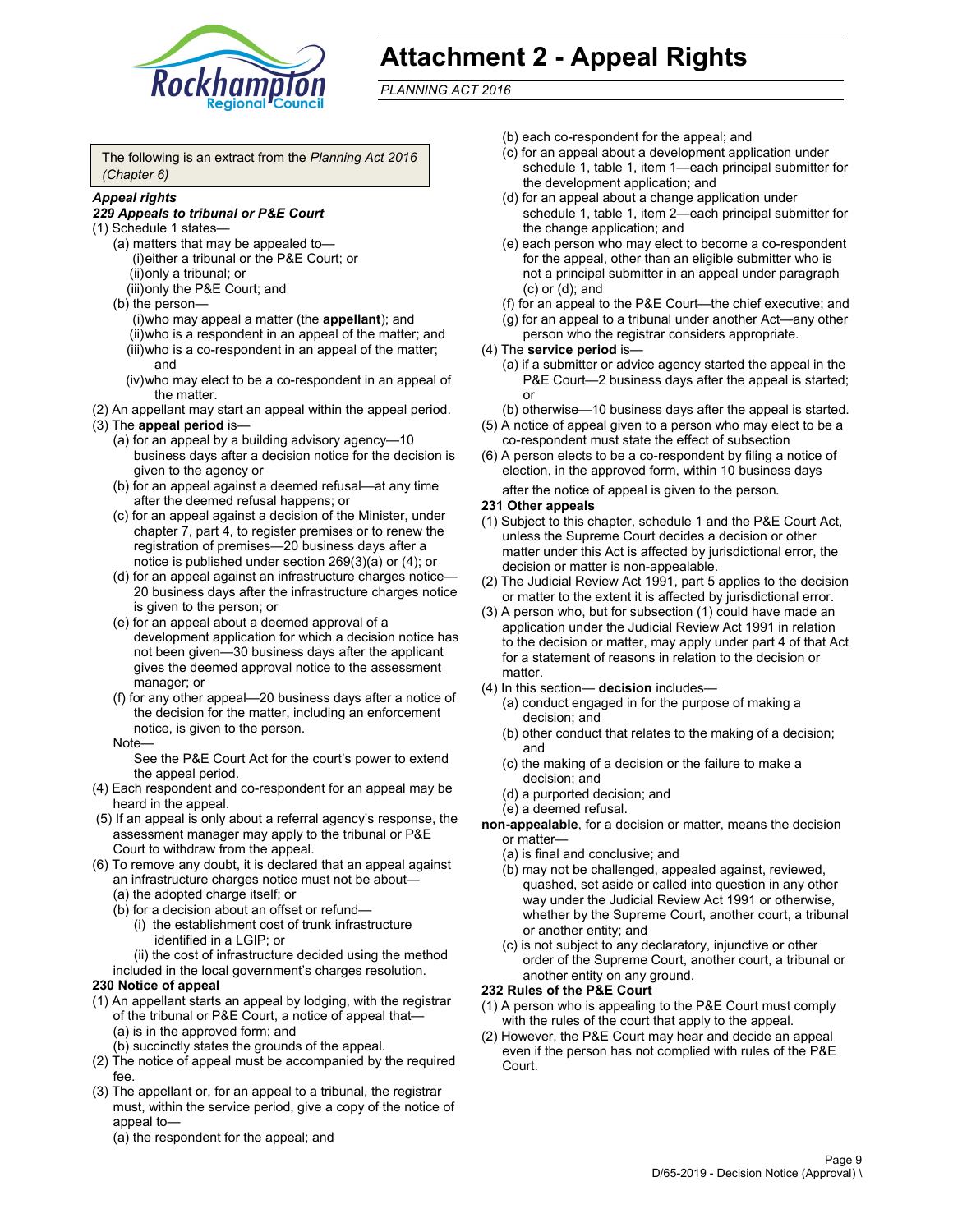

# **Appeal Rights**

*PLANNING ACT 2016*

# **Schedule 1**

# **Appeals section 229**

- **1 Appeal rights and parties to appeals**
- (1) Table 1 states the matters that may be appealed to—(a) the P&E court; or (b) a tribunal.
- (2) However, table 1 applies to a tribunal only if the matter involves—
	- (a) the refusal, or deemed refusal of a development application, for—
	- (i) a material change of use for a classified building; or
	- (ii) operational work associated with building work, a retaining wall, or a tennis court; or
	- (b) a provision of a development approval for—
	- (i) a material change of use for a classified building; or
- (ii) operational work associated with building work, a retaining wall, or a tennis court; or
	- (c) if a development permit was applied for—the decision to give a preliminary approval for— (i) a material change of use for a classified building; or
		- (ii) operational work associated with building work, a retaining wall, or a tennis court; or
	- (d) a development condition if—
		- (i) the development approval is only for a material change of use that involves the use of a building classified under the Building Code as a class 2 building; and
		- (ii) the building is, or is proposed to be, not more than 3 storeys; and
		- (iii) the proposed development is for not more than 60 sole-occupancy units; or
	- (e) a decision for, or a deemed refusal of, an extension application for a development approval that is only for a material change of use of a classified building; or
	- (f) a decision for, or a deemed refusal of, a change application for a development approval that is only for a material change of use of a classified building; or
	- (g) a matter under this Act, to the extent the matter relates to—
		- (i) the Building Act, other than a matter under that Act that may or must be decided by the Queensland Building and Construction Commission; or
		- (ii) the Plumbing and Drainage Act, part 4 or 5; or
	- (h) a decision to give an enforcement notice in relation to a matter under paragraphs (a) to (g); or
	- (i) a decision to give an infrastructure charges notice; or
	- (j) the refusal, or deemed refusal, of a conversion application; or
	- (k) a matter that, under another Act, may be appealed to the tribunal; or
	- (l) a matter prescribed by regulation.
- (3) Also, table 1 does not apply to a tribunal if the matter
	- involves—
		- (a) for a matter in subsection  $(2)(a)$  to  $(d)$ 
			- (i) a development approval for which the development application required impact assessment; and
			- (ii) a development approval in relation to which the assessment manager received a properly made submission for the development application; or
	- (b) a provision of a development approval about the identification or inclusion, under a variation approval, of a matter for the development.
- (4) Table 2 states the matters that may be appealed only to the P&E Court.
- (5) Table 3 states the matters that may be appealed only to the tribunal.
- (6) In each table—
	- (a) column 1 states the appellant in the appeal; and
	- (b) column 2 states the respondent in the appeal; and
	- (c) column 3 states the co-respondent (if any) in the appeal; and
	- (d) column 4 states the co-respondents by election (if any) in the appeal.
- (7) If the chief executive receives a notice of appeal under section 230(3)(f), the chief executive may elect to be a corespondent in the appeal.

| Table 1<br>Appeals to the P&E Court and, for certain matters, to a tribunal                                      |                                                                                                                                |                                                                                          |                                                       |  |  |
|------------------------------------------------------------------------------------------------------------------|--------------------------------------------------------------------------------------------------------------------------------|------------------------------------------------------------------------------------------|-------------------------------------------------------|--|--|
| 1. Development applications<br>An appeal may be made against-<br>(c) a provision of the development approval; or | (a) the refusal of all or part of the development application; or<br>(b) the deemed refusal of the development application; or | (d) if a development permit was applied for—the decision to give a preliminary approval. |                                                       |  |  |
| Column 1                                                                                                         | Column <sub>2</sub>                                                                                                            | Column 3                                                                                 | Column 4                                              |  |  |
| Appellant                                                                                                        | Co-respondent<br>Co-respondent by election<br>Respondent                                                                       |                                                                                          |                                                       |  |  |
| $($ if any $)$<br>$($ if any $)$                                                                                 |                                                                                                                                |                                                                                          |                                                       |  |  |
| The applicant                                                                                                    | The assessment<br>manager                                                                                                      | If the appeal is about<br>a concurrence                                                  | 1 A concurrence agency that is<br>not a co-respondent |  |  |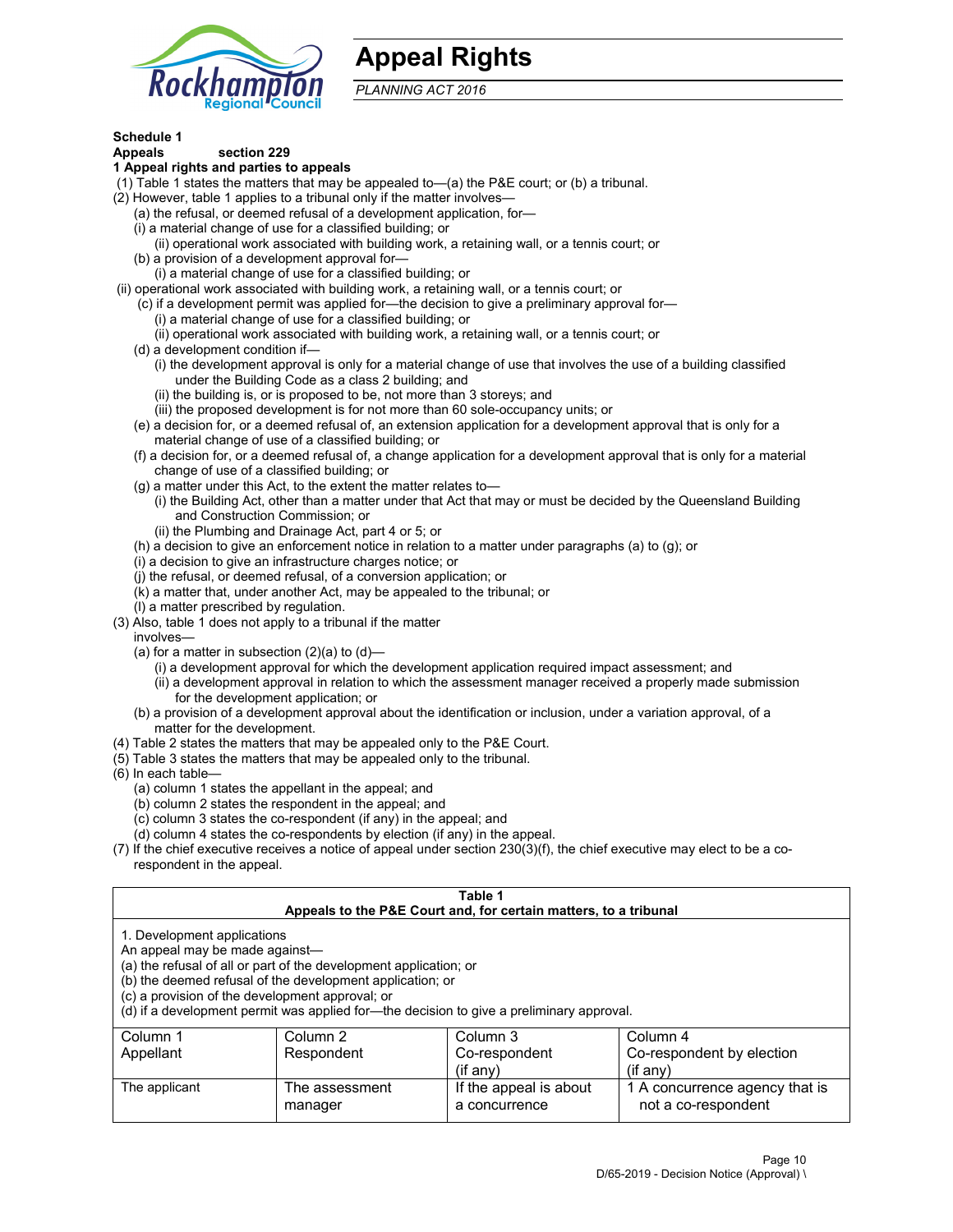| Table 1<br>Appeals to the P&E Court and, for certain matters, to a tribunal                                                                                                                        |                                     |                                                                 |                                                                                                                                                                                                                                                                                                                                                 |  |
|----------------------------------------------------------------------------------------------------------------------------------------------------------------------------------------------------|-------------------------------------|-----------------------------------------------------------------|-------------------------------------------------------------------------------------------------------------------------------------------------------------------------------------------------------------------------------------------------------------------------------------------------------------------------------------------------|--|
| 2. Change applications<br>An appeal may be made against-                                                                                                                                           |                                     | agency's referral<br>response-the<br>concurrence agency         | 2 If a chosen Assessment<br>manager is the respondent-<br>the prescribed assessment<br>manager<br>3 Any eligible advice agency for<br>the application<br>4 Any eligible submitter for the<br>application<br>(a) a responsible entity's decision for a change application, other than a decision made by the P&E court; or                       |  |
| (b) a deemed refusal of a change application.<br>Column 1<br>Appellant                                                                                                                             | Column $\overline{2}$<br>Respondent | Column 3<br>Co-respondent<br>(if any)                           | Column 4<br>Co-respondent by election<br>(if any)                                                                                                                                                                                                                                                                                               |  |
| 1 The applicant<br>2 If the responsible<br>entity is the<br>assessment<br>manager-an<br>affected entity that<br>gave a pre-request<br>notice or response<br>notice                                 | The responsible<br>entity           | If an affected entity<br>starts the appeal-the<br>applicant     | 1 A concurrence agency for the<br>development application<br>2 If a chosen assessment<br>manager is the respondent-<br>the prescribed assessment<br>manager<br>3 A private certifier for the<br>development application<br>4 Any eligible advice agency for<br>the change application<br>5 Any eligible submitter for the<br>change application |  |
| 3. Extension applications<br>An appeal may be made against-<br>(a) the assessment manager's decision about an extension application; or<br>(b) a deemed refusal of an extension application.       |                                     |                                                                 |                                                                                                                                                                                                                                                                                                                                                 |  |
| Column 1<br>Appellant                                                                                                                                                                              | Column <sub>2</sub><br>Respondent   | Column 3<br>Co-respondent<br>(if any)                           | Column 4<br>Co-respondent by election<br>(if any)                                                                                                                                                                                                                                                                                               |  |
| 1 The applicant<br>1<br>For a matter other<br>than a deemed<br>refusal of an<br>extension<br>application $-$ a<br>concurrence<br>agency, other than<br>the chief executive,<br>for the application | The assessment<br>manager           | If a concurrence<br>agency starts the<br>appeal - the applicant | If a chosen assessment<br>manager is the respondent - the<br>prescribed assessment manager                                                                                                                                                                                                                                                      |  |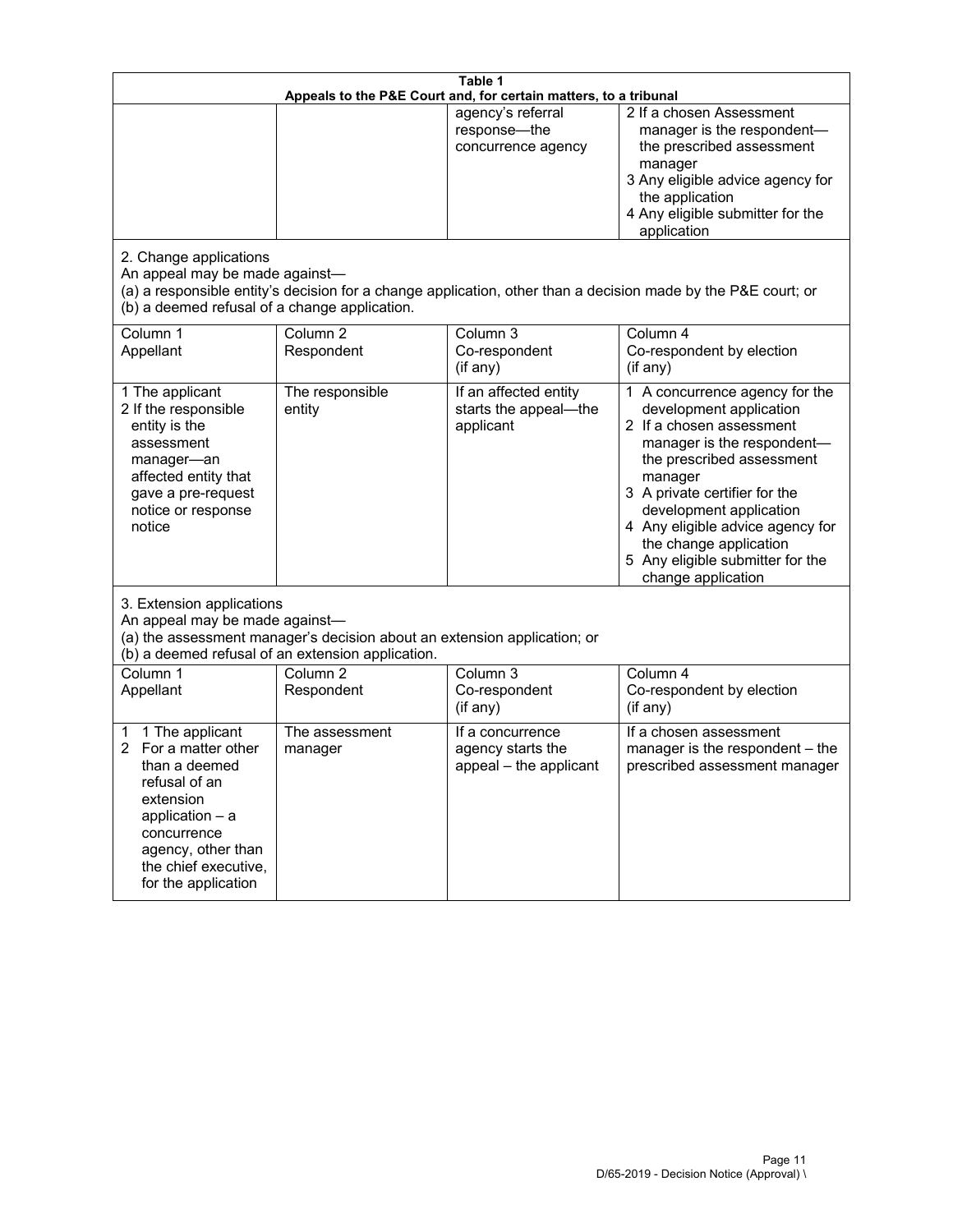#### **Table 1 Appeals to the P&E Court and, for certain matters, to a tribunal**

4. Infrastructure charges notices

An appeal may be made against an infrastructure charges notice on 1 or more of the following grounds

- a) The notice involved an error relating to
	- (i) The application of the relevant adopted charge; or

Examples of errors in applying an adopted charge –

- The incorrect application of gross floor area for a non-residential development
- Applying an incorrect 'use category', under a regulation, to the development
	- (i) The working out of extra demands, for section 120; or
	- (ii) An offset or refund; or
- b) The was no decision about an offset or refund; or
- c) If the infrastructure charges notice states a refund will be given the timing for giving the refund; or
- d) The amount of the charge is so unreasonable that no reasonable relevant local government could have imposed the amount.

| Column 1<br>Appellant                                    | Column 2<br>Respondent                                                    | Column 3<br>Co-respondent<br>(if any) | Column 4<br>Co-respondent by election<br>(if any) |
|----------------------------------------------------------|---------------------------------------------------------------------------|---------------------------------------|---------------------------------------------------|
| The person given the<br>Infrastructure charges<br>notice | The local government<br>that gave the<br>infrastructure charges<br>notice |                                       |                                                   |

5. Conversion applications

An appeal may be made against—

(a) the refusal of a conversion application; or

(b) a deemed refusal of a conversion application.

| Column 1      | Column 2                | Column 3       | Column 4                  |
|---------------|-------------------------|----------------|---------------------------|
| Appellant     | Respondent              | Co-respondent  | Co-respondent by election |
|               |                         | $($ if any $)$ | $($ if any $)$            |
|               |                         |                |                           |
| The applicant | The local government    |                |                           |
|               | to which the conversion |                |                           |
|               | application was made    |                |                           |

6. Enforcement notices

An appeal may be made against the decision to give an enforcement notice.

| Column 1<br>Appellant                      | Column 2<br>Respondent       | Column 3<br>Co-respondent<br>(if any) | Column 4<br>Co-respondent by election<br>(i f any)                                                                                                                         |
|--------------------------------------------|------------------------------|---------------------------------------|----------------------------------------------------------------------------------------------------------------------------------------------------------------------------|
| The person given the<br>enforcement notice | The enforcement<br>authority |                                       | If the enforcement authority is<br>not the local government for<br>the premises in relation to which<br>the offence is alleged to have<br>happened-the local<br>government |

#### **Table 2 Appeals to the P&E Court only**

1. Appeals from tribunal

An appeal may be made against a decision of a tribunal, other than a decision under

section 252, on the ground of—

(a) an error or mistake in law on the part of the tribunal; or

(b) jurisdictional error.

| Column 1<br>Appellant                             | Column 2<br>Respondent                                    | Column 3<br>Co-respondent<br>$(if$ any) | Column 4<br>Co-respondent by election<br>$(if$ any) |
|---------------------------------------------------|-----------------------------------------------------------|-----------------------------------------|-----------------------------------------------------|
| A party to the<br>proceedings for the<br>decision | The other party to the<br>proceedings for the<br>decision | $\overline{\phantom{a}}$                |                                                     |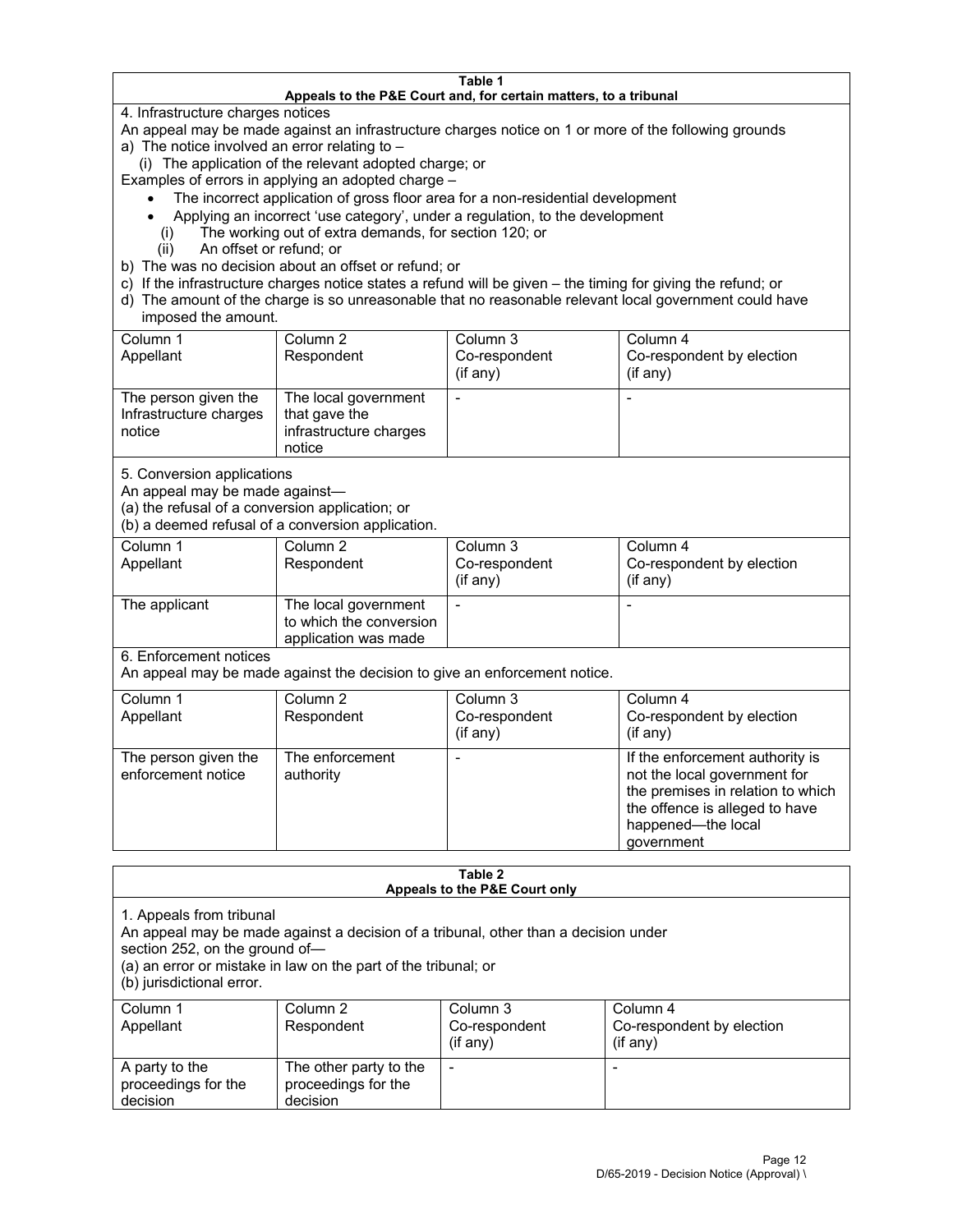#### **Table 2 Appeals to the P&E Court only**

2. Eligible submitter appeals

An appeal may be made against the decision to give a development approval, or an approval for a change application, to the extent that the decision relates to—

(a) any part of the development application for the development approval that required impact assessment; or (b) a variation request.

| Column 1<br>Appellant                                                                                                                                                                        | Column 2<br>Respondent                                                                                                     | Column 3<br>Co-respondent<br>$($ if any $)$                                                                             | Column 4<br>Co-respondent by election<br>(if any)    |
|----------------------------------------------------------------------------------------------------------------------------------------------------------------------------------------------|----------------------------------------------------------------------------------------------------------------------------|-------------------------------------------------------------------------------------------------------------------------|------------------------------------------------------|
| 1 For a development<br>application-an<br>eligible submitter for<br>the development<br>application<br>2 For a change<br>application-an<br>eligible submitter for<br>the change<br>application | 1 For a development<br>application-the<br>assessment<br>manager<br>2 For a change<br>application-the<br>responsible entity | 1 The applicant<br>2 If the appeal is<br>about a concurrence<br>agency's referral<br>response—the<br>concurrence agency | Another eligible<br>submitter for the<br>application |

3. Eligible submitter and eligible advice agency appeals

An appeal may be made against a provision of a development approval, or failure to

include a provision in the development approval, to the extent the matter relates to—

(a) any part of the development application or the change application, for the development approval, that required impact assessment; or

(b) a variation request.

| Column 1<br>Appellant                                                                                                                                                                                                                                                                         | Column <sub>2</sub><br>Respondent                                                                                          | Column <sub>3</sub><br>Co-respondent<br>(if any)                                                                        | Column 4<br>Co-respondent by election<br>(if any) |
|-----------------------------------------------------------------------------------------------------------------------------------------------------------------------------------------------------------------------------------------------------------------------------------------------|----------------------------------------------------------------------------------------------------------------------------|-------------------------------------------------------------------------------------------------------------------------|---------------------------------------------------|
| 1 For a development<br>application-an<br>eligible submitter for<br>the development<br>application<br>2 For a change<br>application-an<br>eligible submitter for<br>the change<br>application<br>3 An eligible advice<br>agency for the<br>development<br>application or<br>change application | 1 For a development<br>application-the<br>assessment<br>manager<br>2 For a change<br>application-the<br>responsible entity | 1 The applicant<br>2 If the appeal is<br>about a concurrence<br>agency's referral<br>response-the<br>concurrence agency | Another eligible submitter for the<br>application |
| 4. Compensation claims<br>An appeal may be made against-<br>(a) a decision under section 32 about a compensation claim; or<br>(b) a decision under section 265 about a claim for compensation; or<br>(c) a deemed refusal of a claim under paragraph (a) or (b).                              |                                                                                                                            |                                                                                                                         |                                                   |
| Column 1<br>Appellant                                                                                                                                                                                                                                                                         | Column <sub>2</sub><br>Respondent                                                                                          | Column <sub>3</sub><br>Co-respondent<br>(if any)                                                                        | Column 4<br>Co-respondent by election<br>(if any) |
| A person dissatisfied<br>with the decision                                                                                                                                                                                                                                                    | The local<br>government to which<br>the claim was made                                                                     |                                                                                                                         |                                                   |
| 5. Registered premises                                                                                                                                                                                                                                                                        |                                                                                                                            |                                                                                                                         |                                                   |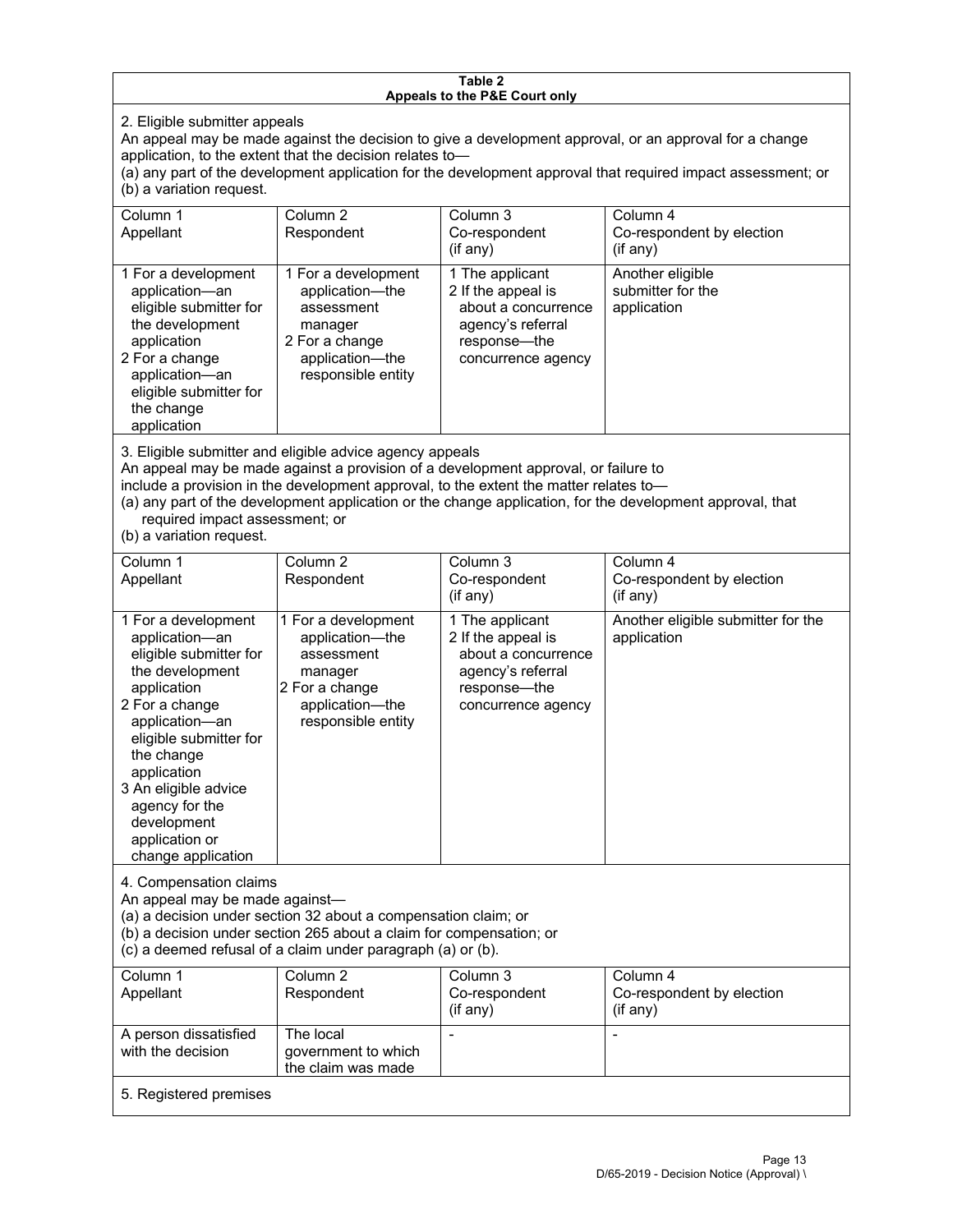| Table 2                                                                                                                                                                                                                                                                                                              |                                   |                                                  |                                                                                                                                                                             |  |
|----------------------------------------------------------------------------------------------------------------------------------------------------------------------------------------------------------------------------------------------------------------------------------------------------------------------|-----------------------------------|--------------------------------------------------|-----------------------------------------------------------------------------------------------------------------------------------------------------------------------------|--|
| Appeals to the P&E Court only<br>An appeal may be made against a decision of the Minister under chapter 7, part 4.                                                                                                                                                                                                   |                                   |                                                  |                                                                                                                                                                             |  |
| Column 1                                                                                                                                                                                                                                                                                                             | Column <sub>2</sub>               | Column <sub>3</sub>                              | Column 4                                                                                                                                                                    |  |
| Appellant                                                                                                                                                                                                                                                                                                            | Respondent                        | Co-respondent<br>(if any)                        | Co-respondent by election<br>(if any)                                                                                                                                       |  |
| 1 A person given a<br>decision notice about<br>the decision<br>2 If the decision is to<br>register premises or<br>renew the<br>registration of<br>premises-an owner<br>or occupier of<br>premises in the<br>affected area for the<br>registered premises<br>who is dissatisfied<br>with the decision                 | The Minister                      |                                                  | If an owner or occupier starts the<br>appeal - the owner of the<br>registered premises                                                                                      |  |
| 6. Local laws<br>An appeal may be made against a decision of a local government, or conditions applied,<br>under a local law about-<br>(a) the use of premises, other than a use that is the natural and ordinary consequence of prohibited<br>development; or<br>(b) the erection of a building or other structure. |                                   |                                                  |                                                                                                                                                                             |  |
| Column 1<br>Appellant                                                                                                                                                                                                                                                                                                | Column <sub>2</sub><br>Respondent | Column 3<br>Co-respondent<br>(if any)            | Column 4<br>Co-respondent by election<br>(if any)                                                                                                                           |  |
| A person who-<br>(a) applied for the<br>decision; and<br>(b) is dissatisfied with<br>the decision or<br>conditions.                                                                                                                                                                                                  | The local government              |                                                  |                                                                                                                                                                             |  |
|                                                                                                                                                                                                                                                                                                                      |                                   | Table 3<br>Appeals to the tribunal only          |                                                                                                                                                                             |  |
| 1. Building advisory agency appeals<br>An appeal may be made against giving a development approval for building work to the extent the building<br>work required code assessment against the building assessment provisions.                                                                                         |                                   |                                                  |                                                                                                                                                                             |  |
| Column <sub>1</sub><br>Appellant                                                                                                                                                                                                                                                                                     | Column <sub>2</sub><br>Respondent | Column <sub>3</sub><br>Co-respondent<br>(if any) | Column 4<br>Co-respondent by election<br>(if any)                                                                                                                           |  |
| A building advisory<br>agency for the<br>development application<br>related to the approval                                                                                                                                                                                                                          | The assessment<br>manager         | The applicant                                    | 1 A concurrence agency for the<br>development application<br>related to the approval<br>2 A private certifier for the<br>development application<br>related to the approval |  |
| 3. Certain decisions under the Building Act and the Plumbing and Drainage Act<br>An appeal may be made against a decision under-<br>(a) the Building Act, other than a decision made by the Queensland Building and Construction Commission; or<br>(b) the Plumbing and Drainage Act, part 4 or 5.                   |                                   |                                                  |                                                                                                                                                                             |  |
| Column 1<br>Appellant                                                                                                                                                                                                                                                                                                | Column <sub>2</sub><br>Respondent | Column 3<br>Co-respondent<br>(if any)            | Column 4<br>Co-respondent by election<br>(if any)                                                                                                                           |  |